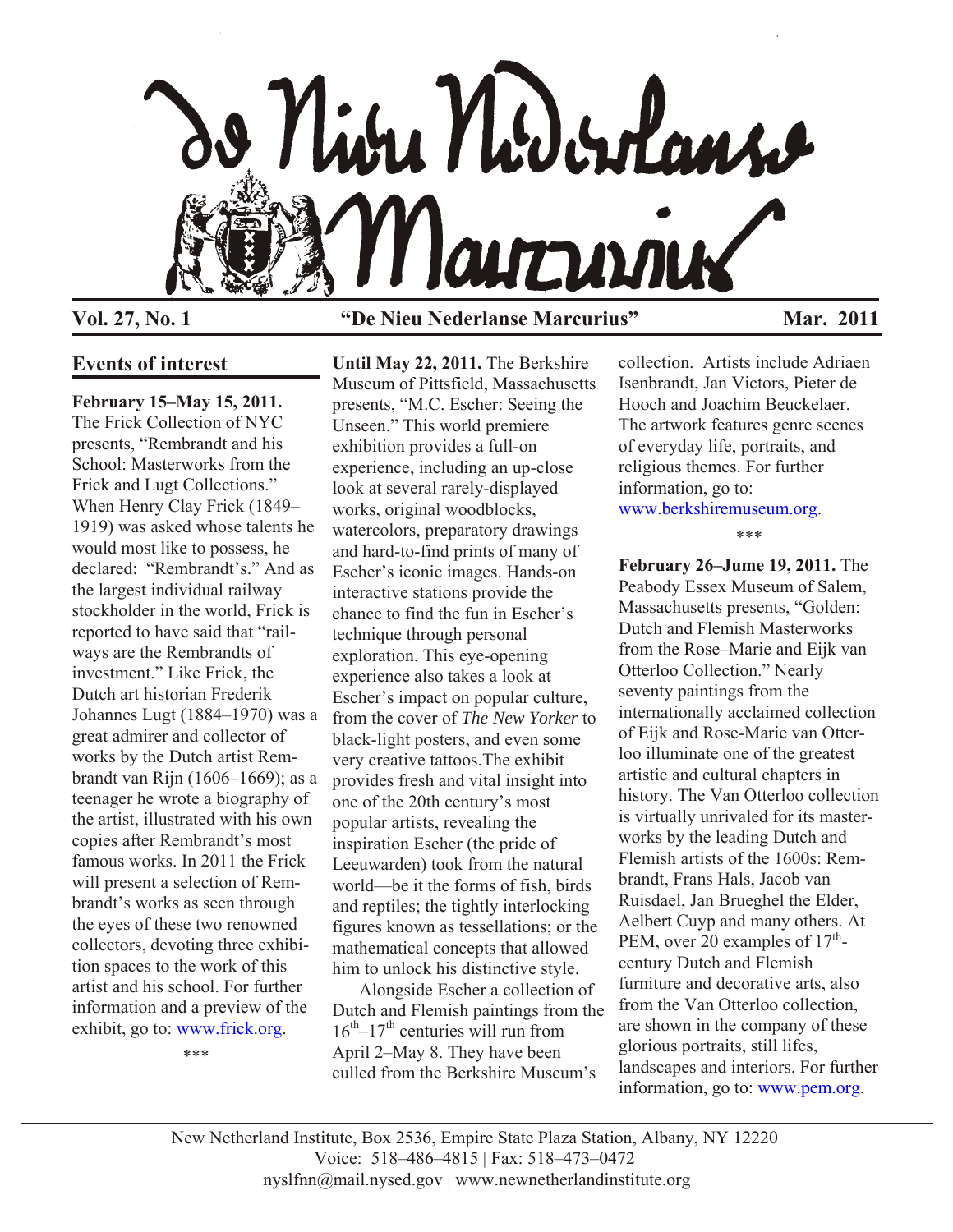# **De Nieu Nederlanse Marcurius 2**

After leaving PEM the Otterloo exhibit will be at the Fine Arts Museums of San Francisco, CA from July 9–Oct. 2 and at the Museum of Fine Arts of Houston, TX from Nov.13–Feb.12, 2012

#### **Save the Date**

The New Netherland Seminar will take place this year in New Castle, Delaware from 15–17 September. The focus will be on various historical aspects of the South River region of the Dutch colony. The full program will appear in the June issue of the Marcurius.

### **Publications**

*A Beautiful and Fruitful Place: Selected Rensselaerswijck Papers*, vol. 2 Featuring New Netherland's distinctive regional history as well as the colony's many relationships with Europe and the  $17<sup>th</sup>$ -century Atlantic world, these cogent and informative papers are an indispensable source toward a better understanding of New Netherland life and legacy. (SUNY [Press, May 2011\). To orde](http://bit.ly/iksKkK)r, go to: bit.ly/iksKkK

#### \*\*\*

*The New York State Capitol and the Great Fire of 1911* by Paul Mercer and Vicki Weiss. In the early morning hours of March 29, 1911, a fire broke out in the New York State Capitol at Albany. By sunset, the entire western portion of the building had sustained extensive structural damage. Within lay the entire collection of the New York State Library, almost completely

reduced to ashes. In a particularly bitter irony, the fire struck as the overcrowded library was four months away from moving into new, spacious quarters under construction across the street. *The New York State Capitol and the Great Fire of 1911* includes recently discovered photographs documenting the construction of the building, beginning in 1867, as well as eyewitness accounts of its destruction. For the centennial of the fire, coauthors Mercer and Weiss, of the New York State Library, have culled rare images and documents from the special collections of the modern library, which arose from the ashes of the 1911 fire. The \$22.00 price includes tax, S & H. Available from the Friends of the State Library online store at: bit.ly/fTw5kS or via US mail by check payable to Treasurer, Friends of the New York State Library, P O box 2247, Empire State Plaza Station, Albany, NY 12220

\*\*\*

Out of print for many years and inaccessible to researchers, the first volume of the *Register of the Provincial Secretary 1638–41* is now available on the web. This volume consists of wills, inventories of estates, depositions, and other documents. Although all the Dutch records suffered varying degrees of damage in the 1911 fire, only volume one of the colonial Dutch records was completely destroyed. All that remains of its Dutch original is a transcription of documents 95–143, which Van Laer happened to have at his house.

Future volumes in this series will consist of a scan of the original document, a transcription of the Dutch, and a translation with annotations. To browse or download volume one of the "Register," go to: [bit.ly/gnmPlZ.](http://bit.ly/gnmPLZ)

\*\*\*

*The Sugar Connection: Holland, Barbados, Shelter Island,* a two hour DVD, rewrites Long Island history and explores Dutch-world history, slavery, sugar production, high tech archaeology, religious tolerance, and more. The DVD is available from the Suffolk County Archaeological Assn. PO Box 1542, Stony Brook, NY 11790, www.scaa-ny.org \$50.00 + \$6.00 S&H. NYS individual's sales tax \$4.36

### **NNI News**

The 24th Annual Meeting of the New Netherland Institute will be held on Saturday, May 21st beginning with a luncheon at 11:45 am at the Stockade Inn in Schenectady. Following the business meeting of the Institute, Dirk Mouw, 2010 Hendricks Award winner, will give a talk entitled "A Silver Lining? How New Netherland Church-Goers Seized New Opportunities Presented by the English Conquest, 1665–1699." Members and friends are cordially invited to attend. For more information or to make a reservation online, go to: [www.newnetherlandinstitute.org](http://www.nnp.org/nni/Events/annualmeeting.html)

\*\*\*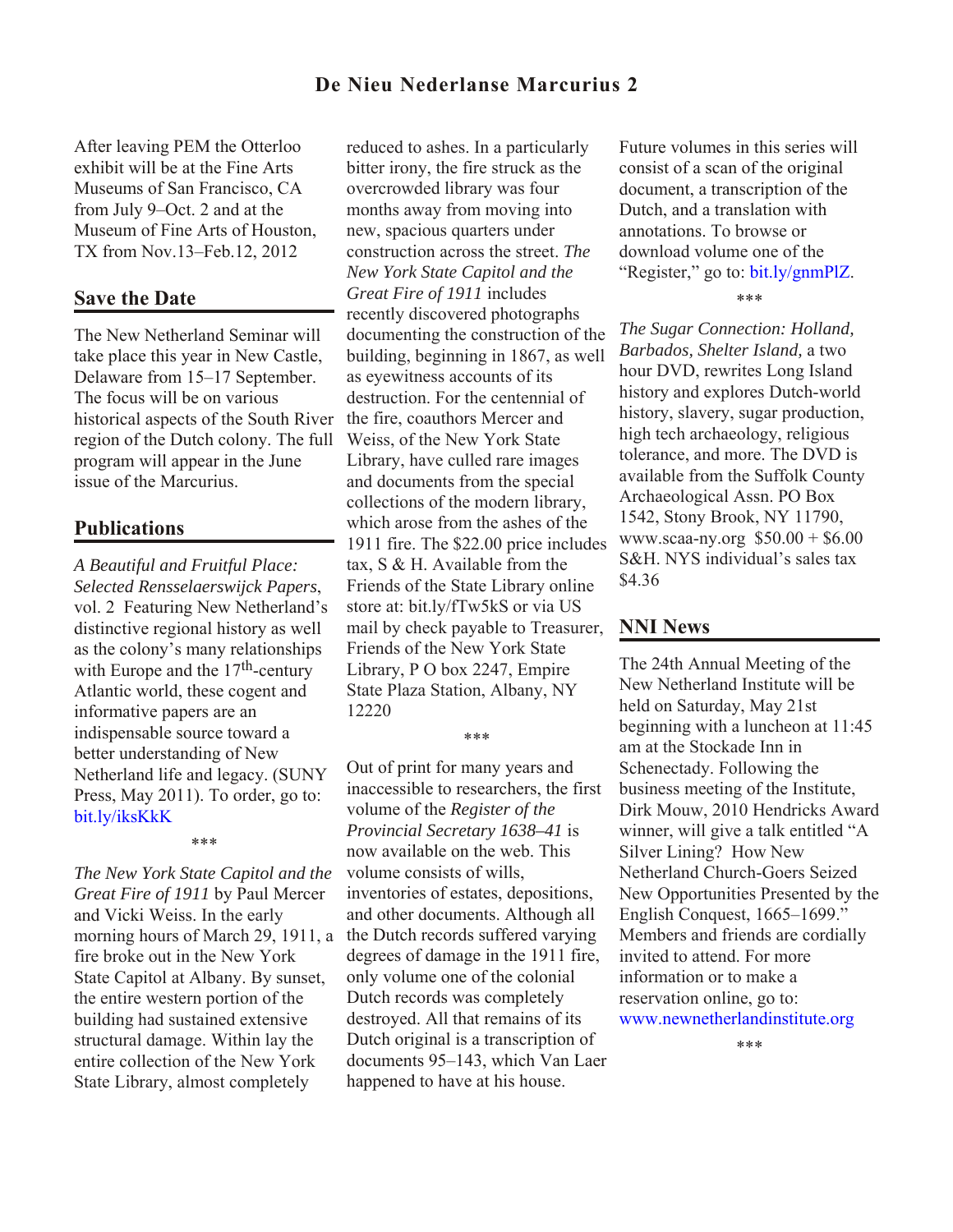The NNI is accepting nominations for the annual Alice P. Kenney Memorial Award. This grant now enables the Institute to award an annual prize of \$1,000 to an individual or group which has made a significant contribution to colonial Dutch studies and/or has encouraged understanding of the significance of the Dutch colonial experience in North America by research, teaching, writing, speaking, or in other ways. For [award criteria and](bit.ly/faELdN) to nominate, go to:bit.ly/faELdN

\*\*\*

The NNI is also accepting applications for the Quinn–McNeil Fellowship. Applications for 2011–2012 are due by March 1, 2011. For a link to the application and fellowship details, go to: bit.ly/gh0ksj

**\*\*\***

Student and Senior Scholar applications are due May 15, 2011. [For criteria and applicat](http://bit.ly/hs8mh0)ion details go to: bit.ly/hs8mh0

## **Requiescant in Pace**

Two Former Trustees

John H. Van Schaick, 90, immediate past president of the Institute, died at his Schenectady home 4 January 2011. A visionary in many areas, John saw the role the Institute would play in his support over 30 years of the New Netherland Translation Project. The latest outcome is the installation last year of the New Netherland Research Center, New York State Library,  $7<sup>th</sup>$  floor. In

2009, the Institute awarded John and his wife Sally the Howard G. Hageman Citation in recognition of their exceptional service.

### ---

Carol W. Hageman, 87, a former vice-president of the Friends of New Netherland, died at home in Guilderland 1 February 2011. She was the widow of Rev. Howard G. Hageman, one of the founders of The Friends of New Netherland. Throughout her marriage and beyond Carol as an exemplary wife of a minister lent her many talents to support her husband's activities and interests.

# **NNRC News**

A key objective of the NNRC is to provide online access to primary sources from the New Netherland period in manuscript, transcription and translation. As previously noted, an online edition of the first volume of the *Register of the Provincial Secretary, 1638–1642*, has been completed. This volume was originally translated by E. B. O'Callaghan and improved and annotated by A. J. F. van Laer.

Online editions of three additional volumes from van Laer should be online later this year, along with translations of the New Netherland Papers of Hans Bontemantel, a Director of the Amsterdam Chamber of the WIC. The De Hooges Memorandum Book, 1643–1648 will include a scanned copy of the original documents, a transcription, and translation.

NNRC has begun a project with

the New York State Archives to scan the original manuscripts of the CuraÇao Papers. These will be available online with the corresponding transcriptions and translations completed by the NNP over twenty years ago. A similar project is under way with the NYSL to scan a segment of the Van Rensselaer Manor papers.

Deborah Hamer, PhD candidate at Columbia University arrived in mid–December as the NNRC's first Student Scholar. Deborah is researching marriage policies and practices in seventeenth century Dutch colonies. Senior Scholar Eric Ruijssenaars, a Dutch historian and genealogist, and Student Scholar Alena Buis, PhD candidate at Queens University, will arrive in April.

# **Totidem Verbis**

Out of the Ashes: A.J.F. van Laer and the 1911 Fire by Peter A. Douglas

On March 29, 1911, the New York State Library, then in the Capitol, burned, and with it went some half a million books and 300,000 manuscripts, among them priceless colonial documents. In charge of the state archives at the time was a Dutch immigrant called A.J.F. van Laer (1869–1955), for whom that day's destruction was a particularly hard blow. As we mark the centenary of the fire, it's fitting that we remind ourselves of the great contribution to New Netherland scholarship that Van Laer made, not